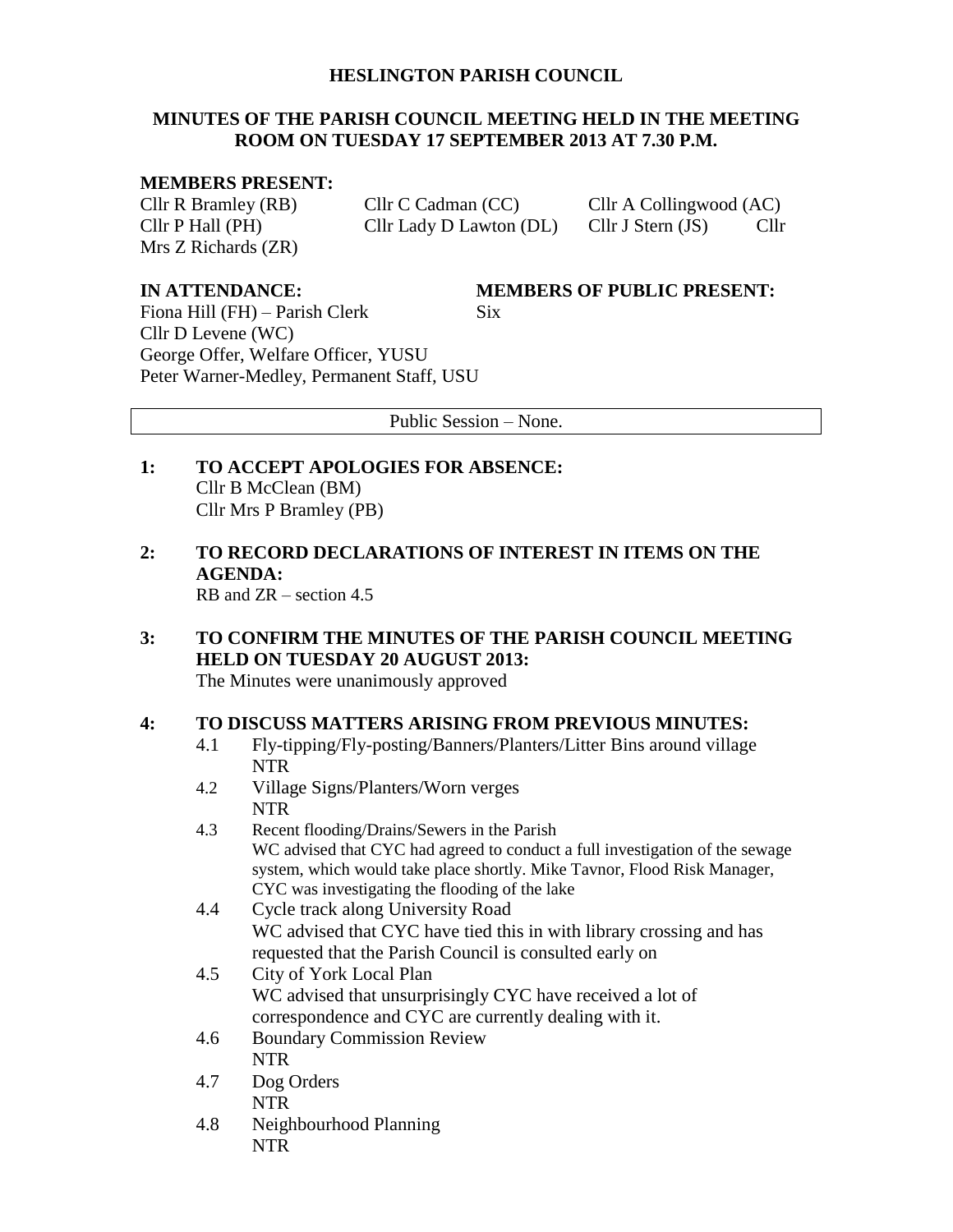## **5. TO DISCUSS, IF NECESSARY, LONG-STANDING MATTERS:**

5.1 Highway Matters

5.1.1 Yorkshire Marathon

The road closure letter had been received and circulated by email

5.2 University of York

5.2.1 Licensing Applications – Alcuin College/Heslington East Campus This was discussed at length and the Parish Council expressed concern that they were not consulted on an issue that would have such implications to residents.

5.2.2 Rq for holding tank to prevent further flooding to farmland – College 9

Wc would request more details from the CYC Flood Risk Manager

- 5.3 Elvington NTR
- 5.4 Heslington Village Website NTR
- 5.5 Parish Newsletter NTR

# **6: TO RECEIVE ANY MATTERS RAISED BY MEMBERS OF PUBLIC:**

- HSBC is closing next week and the Parish Council wonder what it will become
- The Cllrs were asked to speak more clearly, as the acoustics are not great

# **7: TO REPORT AND MAKE RELEVANT RECOMMENDATIONS ON NEW PLANNING APPLICATIONS:**<br>*Letter A:* We support the application

 $We support the application$ *Letter B: We have no objections Letter C: We do not object but wish to make comments or seek safeguards as set out overleaf Letter D: We object on the planning grounds set out overleaf* 7.1 13/02761/REM The Catalyst, Baird Lane The Parish Council discussed the application and unanimously agreed Letter C, "The Parish Council agree to this provided the limit of 150 is not exceeded on Field lane and there should be no parking on verges". Proposed: Cllr Hall Seconded: Cllr Cadman 7.2 13/02814/FUL 22A The Crescent The Parish Council discussed the applicationand unanimously agreed Letter C, "The Parish Council feel that property numbers 27-30 inclusive should be consulted". Proposed: Cllr Stern Seconded: Cllr Bramley 7.3 13/02822/ADV Block D, Chemistry Dept., Innovation Way The Parish Council discussed the application and unanimously agreed Letter B, 7.4 13/02930/FUL 8 Market Square, Vanbrugh Way The Parish Council discussed the applicationand unanimously agreed Letter B 7.5 13/03010/FUL JB Morrell Library, Morrell Way The Parish Council discussed the applicationand unanimously agreed Letter B

# **8: TO REPORT PLANNING DECISIONS BY CITY OF YORK COUNCIL:**

8.1 13/02716/TCA Spring Lodge, Main Street Consent

# **9: TO RECEIVE REPORTS FROM REPRESENTATIVES OF FOLLOWING OUTSIDE BODIES:**

9.1 Ward Cllr David Levene

WC apologized for his absence at the last two meetings. He agreed to seek advice on the parking/traffic issue along Main Street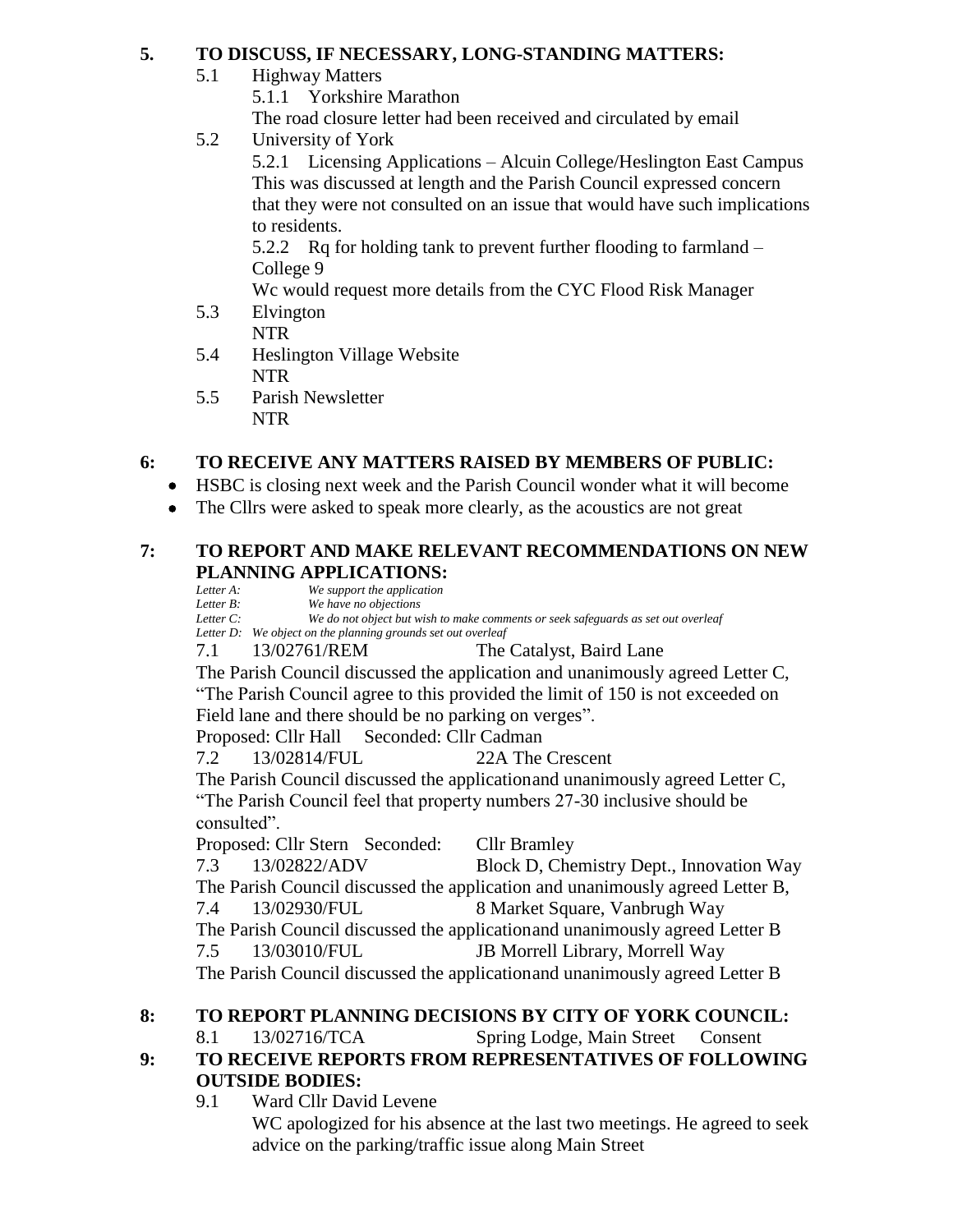- 9.2 North Yorkshire Police NTR
- 9.3 Heslington East Community Forum NTR
- 9.4 Good Neighbourhood Forum University had been oversubscribed by 200 students, who had all been placed in accommodation now. Halifax Collage could be a problem with gridlocking if staggered arrivals was not organized. A large event was organized for Freshers Week
- 9.5 Ouse and Derwent Drainage Board NTR
- 9.6 Sportsfield NTR
- 9.7 York Environment Forum NTR
- 9.8 Alms Houses NTR
- 9.9 The Meeting Room

9.9.1 Fire Audit (02Sep13)

The Audit had taken place and the Meeting Room was deemed as compliant, but some further equipment was required. The Meeting Room Committee have a meeting organized on 10 October 2013 to discuss its future as many members wanted to retire. Parish Councillors would try to attend and offer assistance.

## **10: TO REPORT ANY NEW CORRESPONDENCE RECEIVED BY THE COUNCIL:**

- Heslington Church, Thank you for grant
- RAY, AGM, 12Oct13 Parish Clerk asked to send apologies
- YLCA, 03Oct13 Cllr Lawton will attend the meeting

# **11: TO REPORT MATTERS RAISED BY MEMBERS:** None

# **12: TO DISCUSS MATTERS RAISED BY PARISH CLERK/RESPONSIBLE FINANCIAL OFFICER:**

12.1 Bookkeeping records for year ending 31Mar14 to date The Parish Clerk circulated copies around Parish Councillors.

12.2 Internal Control Check(s)

The Parish Council conducted the Risk checks and found everything to be in order.

12.3 Internal Audit Report

The Parish Clerk reported on comments made by Internal Auditor and work done to resolve the issues of Payments Approval and Minutes.

At the next meeting Meeting Room and Lengthsman would be discussed 12.4 Matters raised with/by Yorkshire Local councils Association (YLCA) The updated Standing Orders were adopted.

FH had attended the Code of Conduct Course on Thu05Sep13 and would issue a report for the October 2013 meeting

FH had circulated an updated salary calculation via email